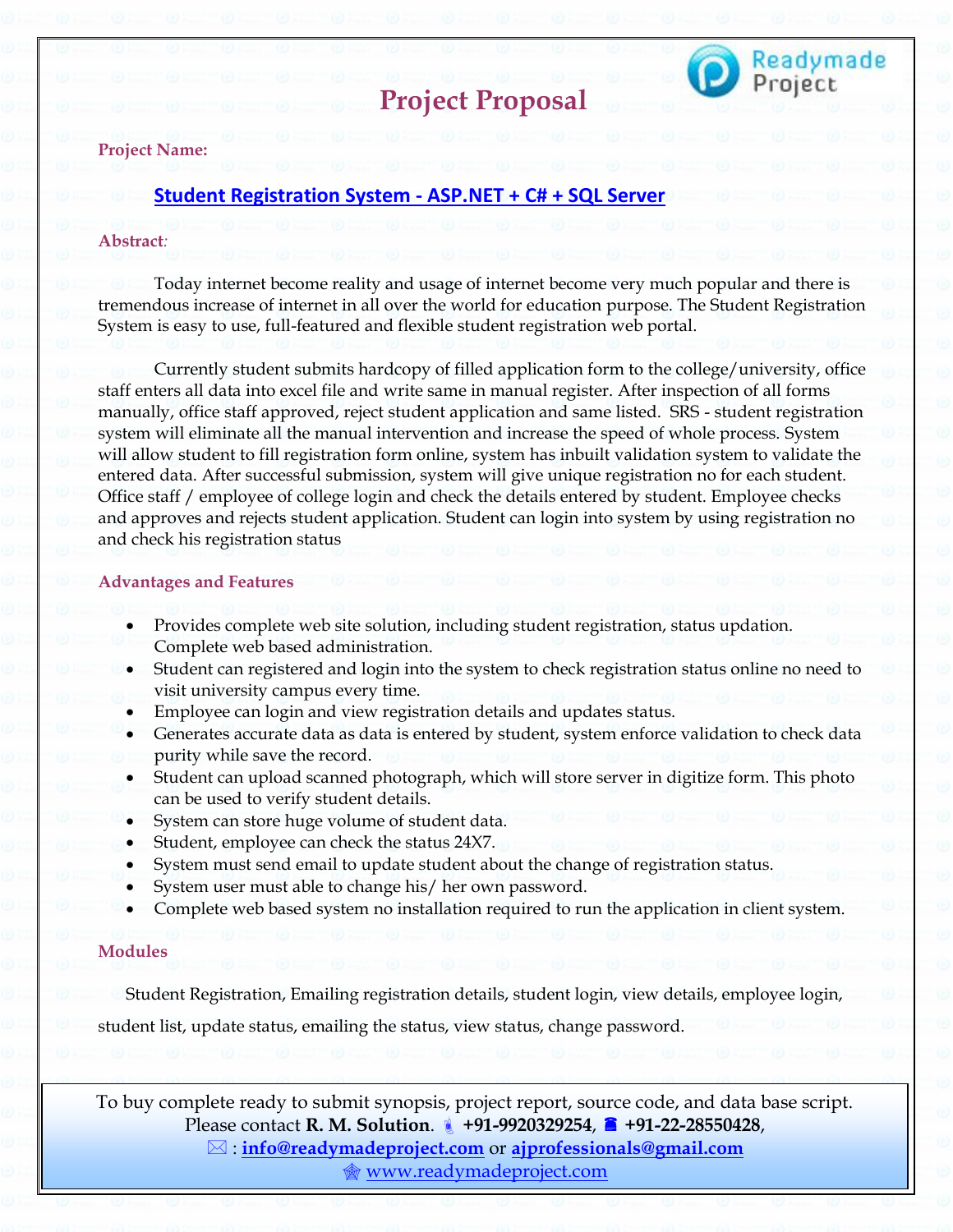# Readymade<br>Project

# **Software Requirements:**

- ASP.Net C#
- Visual Studio 2010 and Higher
- SQL Server 2008 and heigher

#### **Hardware Requirements:**

Processor: Preferably 3.0 GHz or Greater. RAM : 1 GB or Greater.

# **Limitations of the Software:**

This project was developed to fulfill user requirement; however there are lots of scope to improve the performance of the Student Registration System in the area of user interface, database performance, and query processing time. Etc.

# **Future Enhancements:**

- Linking and integration of university system for student data exchange.
- SMS and Email notification for registration confirmation

# **Project Details:**

- No of Form, Pages, Reports in project source : **9**
- No of database tables : **5**
- No of pages in project report : **130**

#### **Project Demo:**

<https://youtube.com/watch?v=iZKqUG4SOnY>

#### **For buy this project:**

<https://readymadeproject.com/FullProjectDetail?id=101>

<https://readymadeproject.com/QuickPay?id=101&type=cs>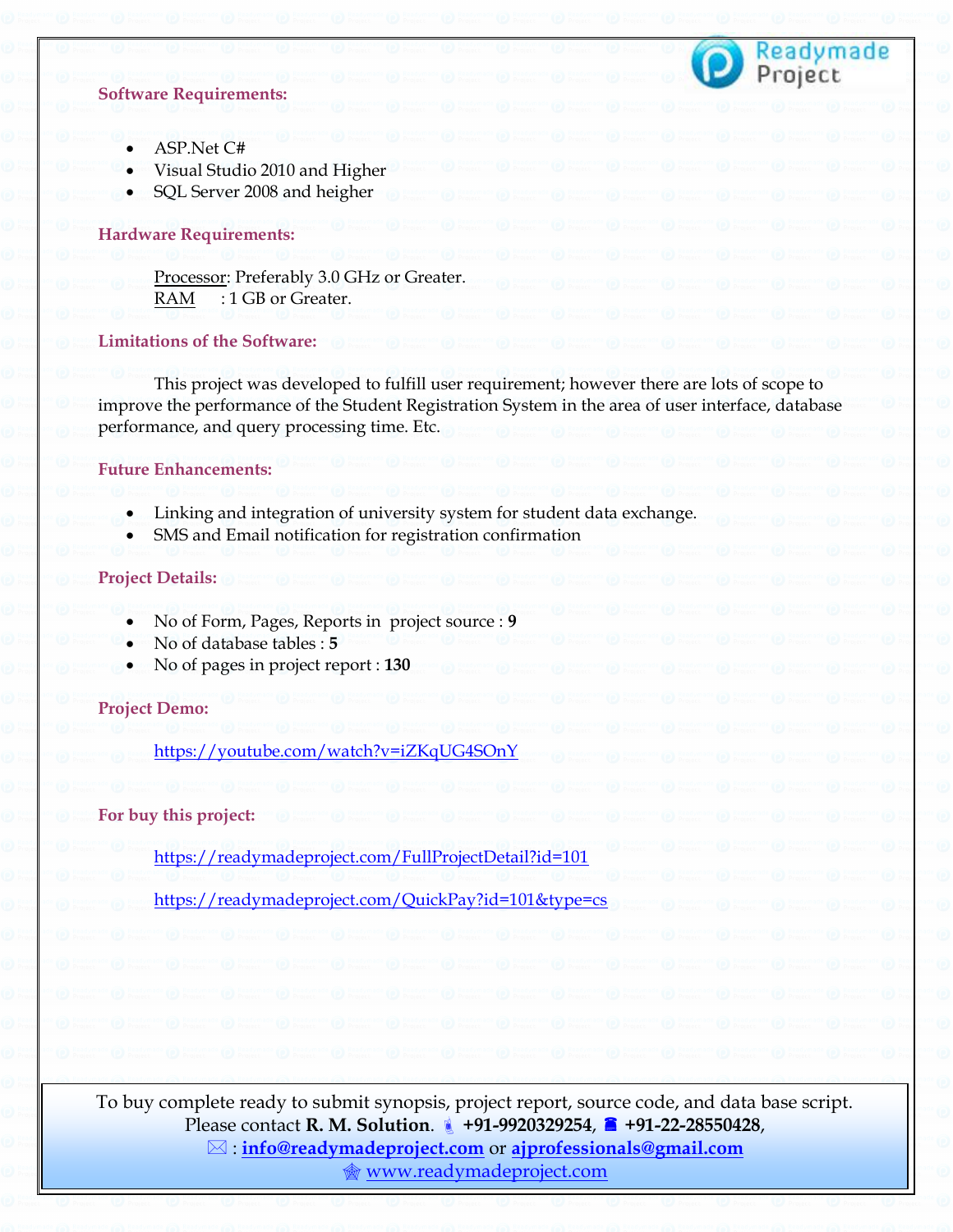# **Project Report TOC:**

| <b>Topic / Contents</b>                    | Page<br>No. |
|--------------------------------------------|-------------|
| 1. Problem definition and scope of project | 9           |
| 1.1 Introduction                           | 9           |
| 1.2 Limitation of Present System           | 10          |
| 1.3 Objective                              | 11          |
| 1.4 Project Scope                          | 12          |
| 1.4.1 Student Module                       | 12          |
| 1.4.2 Employee Module                      | 12          |
| 1.5 Technologies                           | 13          |
| 1.5.1 Operating Environment                | 13          |
| 1.5.2 Deployment Environment               | 13          |
| 1.5.3 Development Tools and Technologies   | 15          |
| 1.5.4 Development Environment              | 18          |
| 2. Overall Description                     | 20          |
| 2.1 User Characteristics                   | 20          |
| 2.1.1 Student                              | 20          |
| 2.1.1 Employee                             | 20          |
| 2. 2. Assumptions                          | 20          |
| 3. System Features                         | 21          |
| 3. 1. Systern features                     | 21          |
| 3.1.1 .Description:                        | 21          |
| 3.1.2. Constraints                         | 21          |
| 3.1.3 Action/result                        | 21          |
| 4. Requirement Analysis                    | 22          |
| 4.1 Business goals                         | 22          |
| 4.2 Design goals                           | 23          |
| 4.3 Feasibility Study                      | 24          |
| 4.3.1 Economic Feasibility                 | 24          |
| <b>4.3.2 Technical Feasibility</b>         | 24          |
| 4.3.3 Behavioural Feasibility              | 24          |
| <b>4.4 Business Requirements</b>           | 25          |
| <b>4.5 User Requirements</b>               | 25          |
| 4.5.1 Student                              | 26          |
| 4.5.2 Employee                             | 26          |
| <b>4.6 Operational requirements</b>        | 26          |
| <b>4.7 System Requirements</b>             | 27          |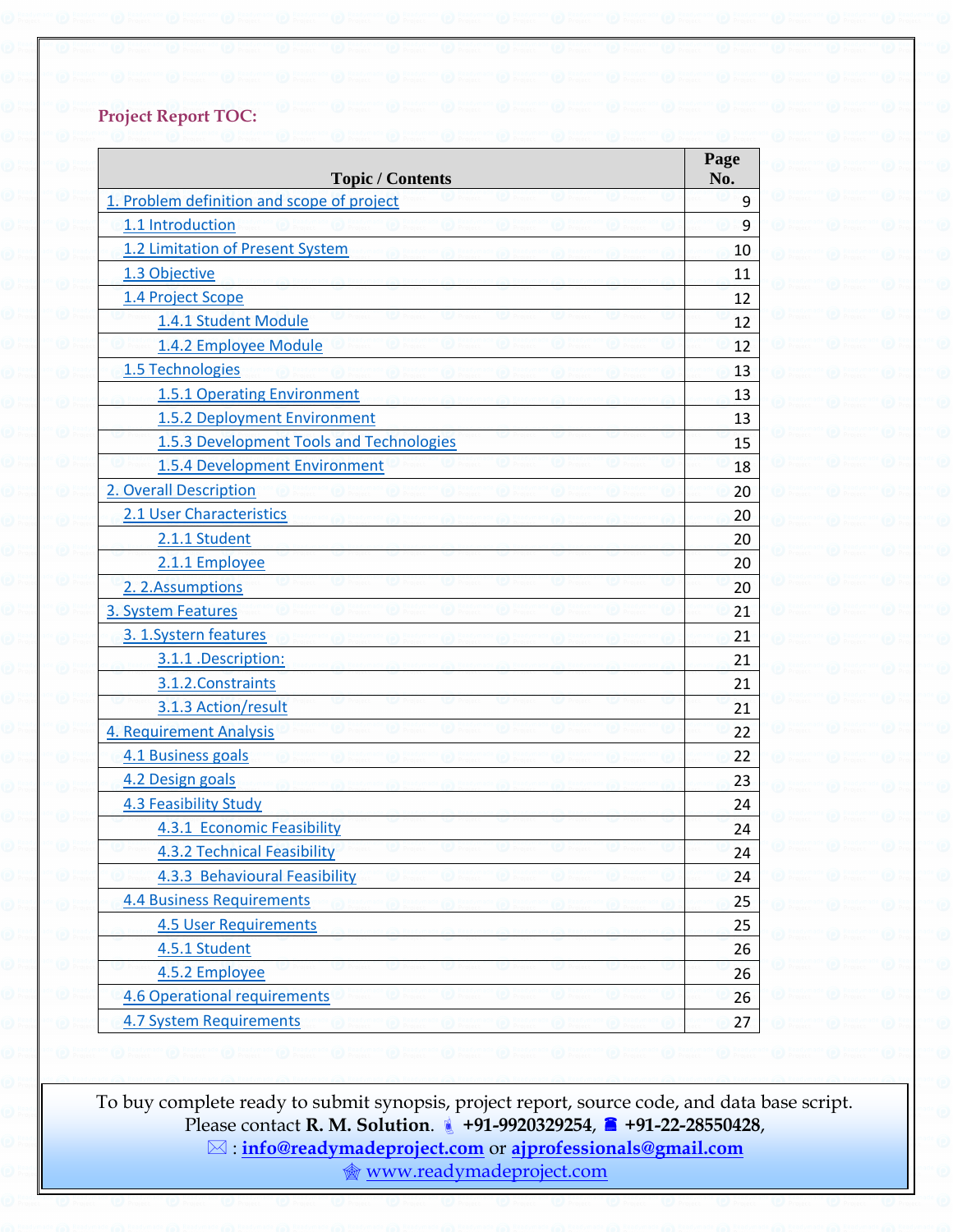| <b>4.8 System Constraints</b>           | 27 |
|-----------------------------------------|----|
| <b>4.9 Behavioral Description</b>       | 27 |
| <b>4.10 Nonfunctional Requirements</b>  | 29 |
| 4.10.1 Performance Requirements         | 29 |
| <b>4.10.2 Availability Requirements</b> | 30 |
| 4.10.3 Reliability Requirement          | 33 |
| 10.1.4 Scalability Requirement          | 34 |
| 10.1.5 Security Requirements            | 40 |
| 10.1.6 Interoperability                 | 42 |
| 5. Literature Review                    | 43 |
| 5.1 Information System                  | 43 |
| 5.2 Student Registration System         | 43 |
| 5.3 Web-based System                    | 44 |
| 5.3.1 Architecture                      | 45 |
| 5.4 Characteristics                     | 45 |
| 5.5 System's Comparison                 | 46 |
| <b>5.6 Conclusions</b>                  | 46 |
| <b>6 Estimation</b>                     | 47 |
| 6.2 Basic COCOMO                        | 47 |
| <b>6.2 Function Point Estimation</b>    | 49 |
| 7. Implementation Methodology           | 51 |
| 7.1 Spiral Model:                       | 51 |
| 7.2 Phases of Spiral Model:             | 53 |
| 7.2.1 Planning Phase:                   | 53 |
| 7.2.2 Risk Analysis Phase:              | 53 |
| 7.2.3 Engineering Phase:                | 54 |
| 7.2.4 Customer Evaluation Phase:        | 54 |
| 7.3 Nature of Spiral Model:             | 55 |
| 8. Preliminary Design                   | 56 |
| 8.1 Use Case                            | 56 |
| 8.2 Specification of actors             | 57 |
| 8.2.1 Student                           | 57 |
| 8.2.2 Employee                          | 57 |
| 8.3 Specification of Use Cases          | 58 |
| <b>Student Registration</b>             | 58 |
| <b>Update Status</b>                    | 60 |
| System Login                            | 62 |
| 8.4 Process Flow Chart                  | 64 |
| 8.4.1 New Student Registration          | 64 |
| 8.4.2 Update Status by Employee         | 65 |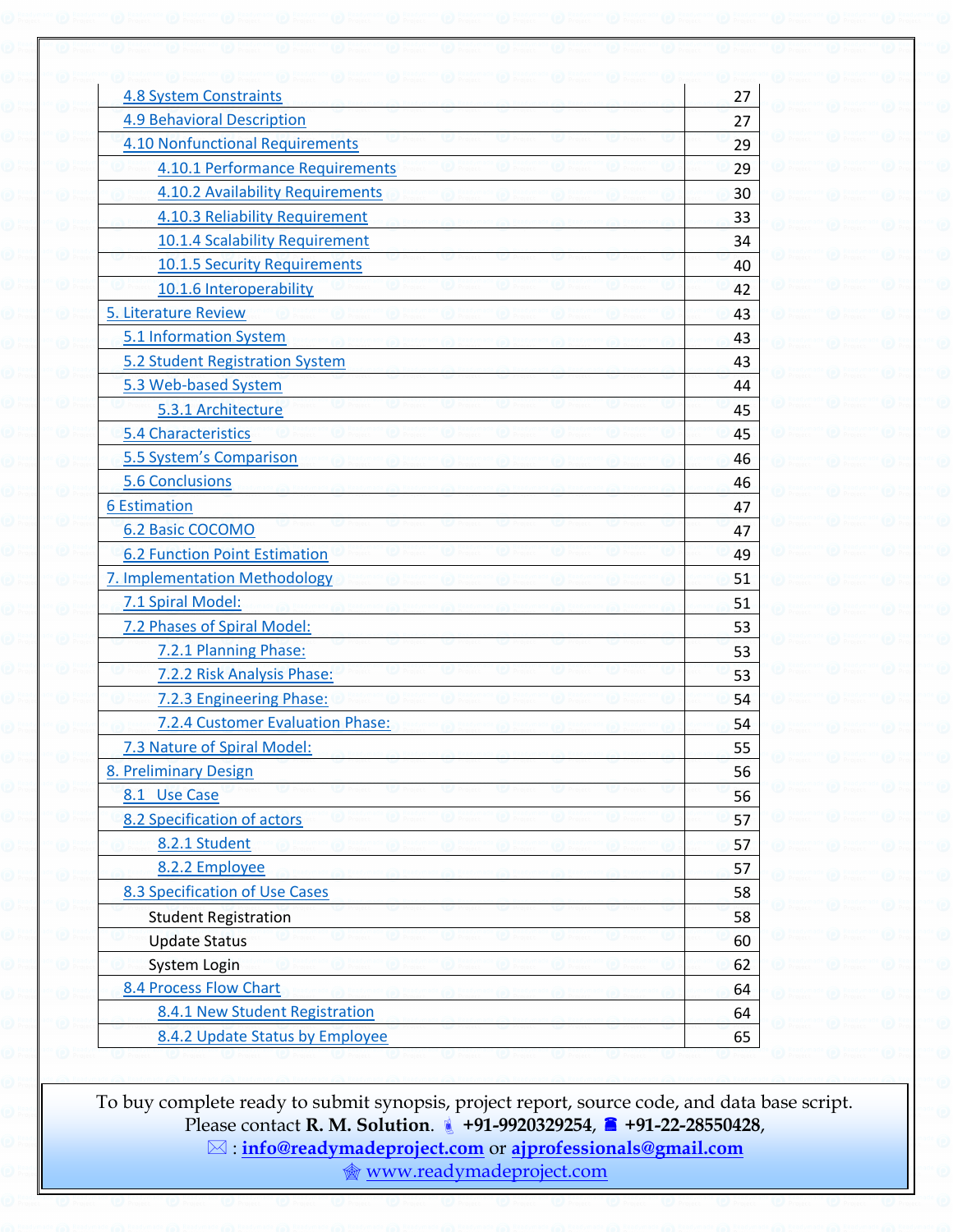| Sequence diagram for Student Registration Process<br>66<br>9 ER Diagram<br>66<br>9 ER Diagram<br>67<br>10 Schema Diagram<br>68<br>11 Data Dictionary<br>69<br>11.1 Table: Country master<br>69<br>11. 2 Table: course master<br>69<br>11. 3. Table: document master<br>70<br>11. 4 Table: employee master<br>70<br>11.5. Table: student master<br>71<br>11.7 Data Flow and Event Table<br>72<br>11.7.1 Event Table<br>72<br>11.7.2 Context Level<br>72<br>11.7.2 Level 1 (High Level Diagram)<br>73<br>11.7.3 DFD Level 1 Diagram (Update Status)<br>74<br>11.7.4 DFD Level 2 Diagram (New Registration)<br>74<br>11.7.4 DFD Level 2 Diagram (New Registration)<br>75<br>11.7.5 DFD Level 3 Diagram (View Registration)<br>76<br>12. Project Planning and Scheduling<br>77<br>12.1 Planning<br>77<br>12.2 User Interfaces<br>77<br>12.3 Hardware Interfaces<br>77<br>12.4 Software Interfaces<br>77<br>12.5 Cost of Implementation<br>77<br>12.6 Effort:<br>78<br>12.6.1. Hardware cost:<br>78<br>12.6.2 Training Cost:<br>78<br>12.6.3 Project duration:<br>78<br>12.6.4 With respect to the customer:<br>78<br>12.7 Scheduling<br>79<br>12.8 Gantt chart:<br>80<br>12.9 PERT chart:<br>81<br>12.10 Class Diagram<br>82<br>12.11 WBS - Work Breakdown Structure<br>83<br>13 Interface<br>83<br>13 Interface<br>84<br>13.1 SRS Home Page<br>84<br>84 | 8.5 Sequence Diagram  | 66 |
|------------------------------------------------------------------------------------------------------------------------------------------------------------------------------------------------------------------------------------------------------------------------------------------------------------------------------------------------------------------------------------------------------------------------------------------------------------------------------------------------------------------------------------------------------------------------------------------------------------------------------------------------------------------------------------------------------------------------------------------------------------------------------------------------------------------------------------------------------------------------------------------------------------------------------------------------------------------------------------------------------------------------------------------------------------------------------------------------------------------------------------------------------------------------------------------------------------------------------------------------------------------------------------------------------------------------------------------------------|-----------------------|----|
|                                                                                                                                                                                                                                                                                                                                                                                                                                                                                                                                                                                                                                                                                                                                                                                                                                                                                                                                                                                                                                                                                                                                                                                                                                                                                                                                                      |                       |    |
|                                                                                                                                                                                                                                                                                                                                                                                                                                                                                                                                                                                                                                                                                                                                                                                                                                                                                                                                                                                                                                                                                                                                                                                                                                                                                                                                                      |                       |    |
|                                                                                                                                                                                                                                                                                                                                                                                                                                                                                                                                                                                                                                                                                                                                                                                                                                                                                                                                                                                                                                                                                                                                                                                                                                                                                                                                                      |                       |    |
|                                                                                                                                                                                                                                                                                                                                                                                                                                                                                                                                                                                                                                                                                                                                                                                                                                                                                                                                                                                                                                                                                                                                                                                                                                                                                                                                                      |                       |    |
|                                                                                                                                                                                                                                                                                                                                                                                                                                                                                                                                                                                                                                                                                                                                                                                                                                                                                                                                                                                                                                                                                                                                                                                                                                                                                                                                                      |                       |    |
|                                                                                                                                                                                                                                                                                                                                                                                                                                                                                                                                                                                                                                                                                                                                                                                                                                                                                                                                                                                                                                                                                                                                                                                                                                                                                                                                                      |                       |    |
|                                                                                                                                                                                                                                                                                                                                                                                                                                                                                                                                                                                                                                                                                                                                                                                                                                                                                                                                                                                                                                                                                                                                                                                                                                                                                                                                                      |                       |    |
|                                                                                                                                                                                                                                                                                                                                                                                                                                                                                                                                                                                                                                                                                                                                                                                                                                                                                                                                                                                                                                                                                                                                                                                                                                                                                                                                                      |                       |    |
|                                                                                                                                                                                                                                                                                                                                                                                                                                                                                                                                                                                                                                                                                                                                                                                                                                                                                                                                                                                                                                                                                                                                                                                                                                                                                                                                                      |                       |    |
|                                                                                                                                                                                                                                                                                                                                                                                                                                                                                                                                                                                                                                                                                                                                                                                                                                                                                                                                                                                                                                                                                                                                                                                                                                                                                                                                                      |                       |    |
|                                                                                                                                                                                                                                                                                                                                                                                                                                                                                                                                                                                                                                                                                                                                                                                                                                                                                                                                                                                                                                                                                                                                                                                                                                                                                                                                                      |                       |    |
|                                                                                                                                                                                                                                                                                                                                                                                                                                                                                                                                                                                                                                                                                                                                                                                                                                                                                                                                                                                                                                                                                                                                                                                                                                                                                                                                                      |                       |    |
|                                                                                                                                                                                                                                                                                                                                                                                                                                                                                                                                                                                                                                                                                                                                                                                                                                                                                                                                                                                                                                                                                                                                                                                                                                                                                                                                                      |                       |    |
|                                                                                                                                                                                                                                                                                                                                                                                                                                                                                                                                                                                                                                                                                                                                                                                                                                                                                                                                                                                                                                                                                                                                                                                                                                                                                                                                                      |                       |    |
|                                                                                                                                                                                                                                                                                                                                                                                                                                                                                                                                                                                                                                                                                                                                                                                                                                                                                                                                                                                                                                                                                                                                                                                                                                                                                                                                                      |                       |    |
|                                                                                                                                                                                                                                                                                                                                                                                                                                                                                                                                                                                                                                                                                                                                                                                                                                                                                                                                                                                                                                                                                                                                                                                                                                                                                                                                                      |                       |    |
|                                                                                                                                                                                                                                                                                                                                                                                                                                                                                                                                                                                                                                                                                                                                                                                                                                                                                                                                                                                                                                                                                                                                                                                                                                                                                                                                                      |                       |    |
|                                                                                                                                                                                                                                                                                                                                                                                                                                                                                                                                                                                                                                                                                                                                                                                                                                                                                                                                                                                                                                                                                                                                                                                                                                                                                                                                                      |                       |    |
|                                                                                                                                                                                                                                                                                                                                                                                                                                                                                                                                                                                                                                                                                                                                                                                                                                                                                                                                                                                                                                                                                                                                                                                                                                                                                                                                                      |                       |    |
|                                                                                                                                                                                                                                                                                                                                                                                                                                                                                                                                                                                                                                                                                                                                                                                                                                                                                                                                                                                                                                                                                                                                                                                                                                                                                                                                                      |                       |    |
|                                                                                                                                                                                                                                                                                                                                                                                                                                                                                                                                                                                                                                                                                                                                                                                                                                                                                                                                                                                                                                                                                                                                                                                                                                                                                                                                                      |                       |    |
|                                                                                                                                                                                                                                                                                                                                                                                                                                                                                                                                                                                                                                                                                                                                                                                                                                                                                                                                                                                                                                                                                                                                                                                                                                                                                                                                                      |                       |    |
|                                                                                                                                                                                                                                                                                                                                                                                                                                                                                                                                                                                                                                                                                                                                                                                                                                                                                                                                                                                                                                                                                                                                                                                                                                                                                                                                                      |                       |    |
|                                                                                                                                                                                                                                                                                                                                                                                                                                                                                                                                                                                                                                                                                                                                                                                                                                                                                                                                                                                                                                                                                                                                                                                                                                                                                                                                                      |                       |    |
|                                                                                                                                                                                                                                                                                                                                                                                                                                                                                                                                                                                                                                                                                                                                                                                                                                                                                                                                                                                                                                                                                                                                                                                                                                                                                                                                                      |                       |    |
|                                                                                                                                                                                                                                                                                                                                                                                                                                                                                                                                                                                                                                                                                                                                                                                                                                                                                                                                                                                                                                                                                                                                                                                                                                                                                                                                                      |                       |    |
|                                                                                                                                                                                                                                                                                                                                                                                                                                                                                                                                                                                                                                                                                                                                                                                                                                                                                                                                                                                                                                                                                                                                                                                                                                                                                                                                                      |                       |    |
|                                                                                                                                                                                                                                                                                                                                                                                                                                                                                                                                                                                                                                                                                                                                                                                                                                                                                                                                                                                                                                                                                                                                                                                                                                                                                                                                                      |                       |    |
|                                                                                                                                                                                                                                                                                                                                                                                                                                                                                                                                                                                                                                                                                                                                                                                                                                                                                                                                                                                                                                                                                                                                                                                                                                                                                                                                                      |                       |    |
|                                                                                                                                                                                                                                                                                                                                                                                                                                                                                                                                                                                                                                                                                                                                                                                                                                                                                                                                                                                                                                                                                                                                                                                                                                                                                                                                                      |                       |    |
|                                                                                                                                                                                                                                                                                                                                                                                                                                                                                                                                                                                                                                                                                                                                                                                                                                                                                                                                                                                                                                                                                                                                                                                                                                                                                                                                                      |                       |    |
|                                                                                                                                                                                                                                                                                                                                                                                                                                                                                                                                                                                                                                                                                                                                                                                                                                                                                                                                                                                                                                                                                                                                                                                                                                                                                                                                                      |                       |    |
|                                                                                                                                                                                                                                                                                                                                                                                                                                                                                                                                                                                                                                                                                                                                                                                                                                                                                                                                                                                                                                                                                                                                                                                                                                                                                                                                                      |                       |    |
|                                                                                                                                                                                                                                                                                                                                                                                                                                                                                                                                                                                                                                                                                                                                                                                                                                                                                                                                                                                                                                                                                                                                                                                                                                                                                                                                                      |                       |    |
|                                                                                                                                                                                                                                                                                                                                                                                                                                                                                                                                                                                                                                                                                                                                                                                                                                                                                                                                                                                                                                                                                                                                                                                                                                                                                                                                                      |                       |    |
|                                                                                                                                                                                                                                                                                                                                                                                                                                                                                                                                                                                                                                                                                                                                                                                                                                                                                                                                                                                                                                                                                                                                                                                                                                                                                                                                                      |                       |    |
|                                                                                                                                                                                                                                                                                                                                                                                                                                                                                                                                                                                                                                                                                                                                                                                                                                                                                                                                                                                                                                                                                                                                                                                                                                                                                                                                                      |                       |    |
|                                                                                                                                                                                                                                                                                                                                                                                                                                                                                                                                                                                                                                                                                                                                                                                                                                                                                                                                                                                                                                                                                                                                                                                                                                                                                                                                                      |                       |    |
|                                                                                                                                                                                                                                                                                                                                                                                                                                                                                                                                                                                                                                                                                                                                                                                                                                                                                                                                                                                                                                                                                                                                                                                                                                                                                                                                                      | 13.2 SRS Registration | 86 |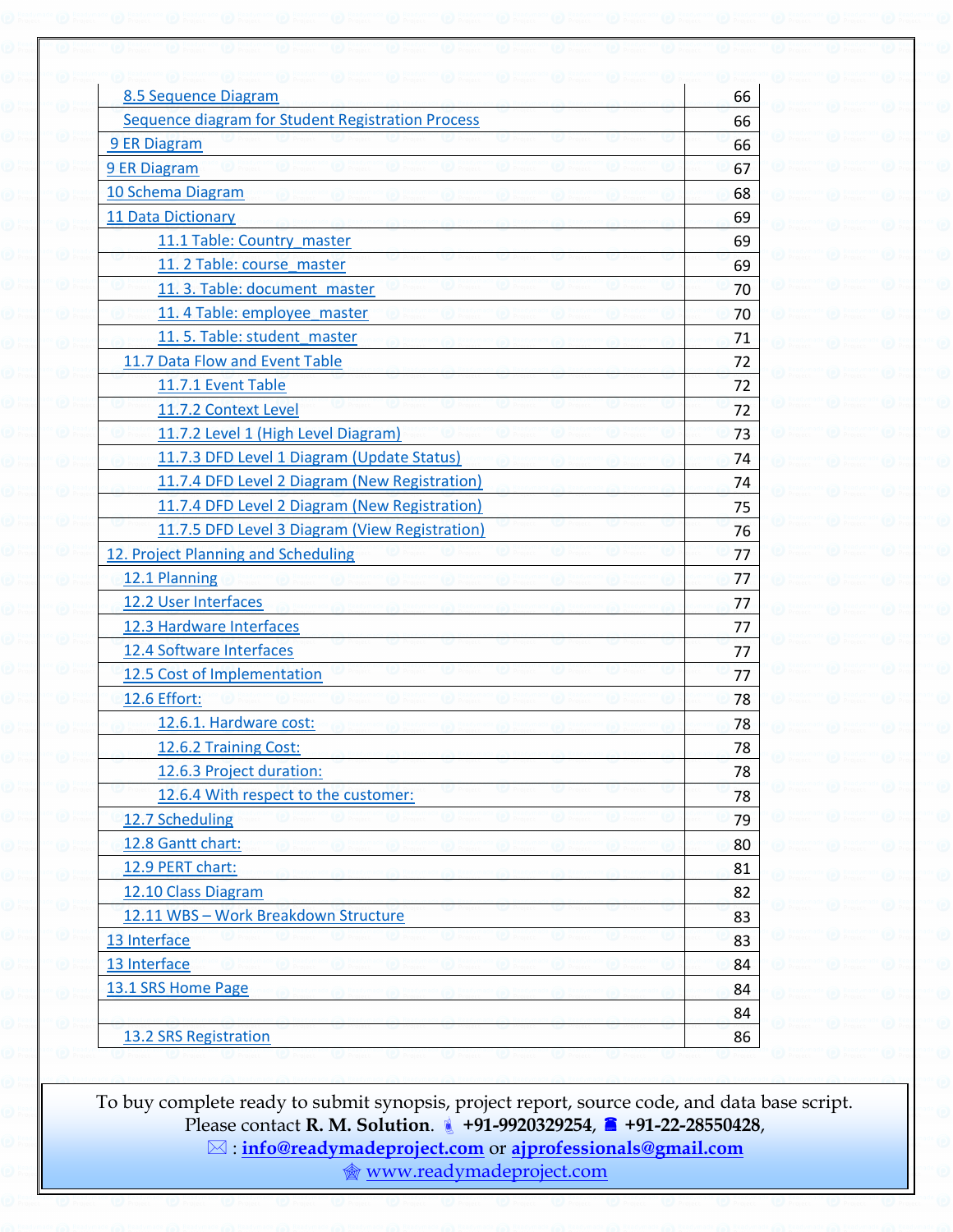|                                                | 86  |
|------------------------------------------------|-----|
| 13.3 SRS Student Login                         | 92  |
| 13.4 SRS First Time Login                      | 96  |
| 13.5 SRS Student My Page                       | 100 |
| 13.6 SRS Employee Login                        | 102 |
|                                                | 102 |
| 13.7 SRS Employee Home Page                    | 106 |
|                                                | 106 |
| 13.8 SRS View Student Details                  | 108 |
|                                                | 108 |
| 13.9 SRS Update Status                         | 112 |
|                                                | 112 |
| 13.10 SRS Change Password                      | 116 |
|                                                | 116 |
| 14. Test Plan                                  | 119 |
| Introduction                                   | 119 |
| 14.1 Test Scope                                | 119 |
| 14.2 Test Strategy                             | 119 |
| 14.3 Preconditions                             | 120 |
| <b>14.4 Test Priorities</b>                    | 120 |
| 14.5 Test Techniques                           | 121 |
| 14.6 Test Organization                         | 121 |
| <b>Roles and Responsibilities</b>              | 121 |
| 14.7 Deliverables                              | 121 |
| <b>14.8 Test Environment</b>                   | 122 |
| <b>Hardware and Software</b>                   | 122 |
| <b>14.9 Testing Automation Software</b>        | 122 |
| 14.10 Application Configuration                | 122 |
| 14.11 Test Management                          | 123 |
| 14.12 Testing Schedules                        | 123 |
| 14.13 Threats to Testing                       | 123 |
| 14.14 Test Case                                | 124 |
| 14.14.1 User Login Page (login.aspx)           | 124 |
| <b>Description</b>                             | 124 |
| <b>Test Actions</b>                            | 124 |
| <b>Test Cases</b>                              | 124 |
| 14.14.2 Student Home Page (mypagestudent.aspx) | 125 |
| <b>Description</b>                             | 125 |
| <b>Test Actions</b>                            | 125 |
| <b>Test Cases</b>                              | 125 |